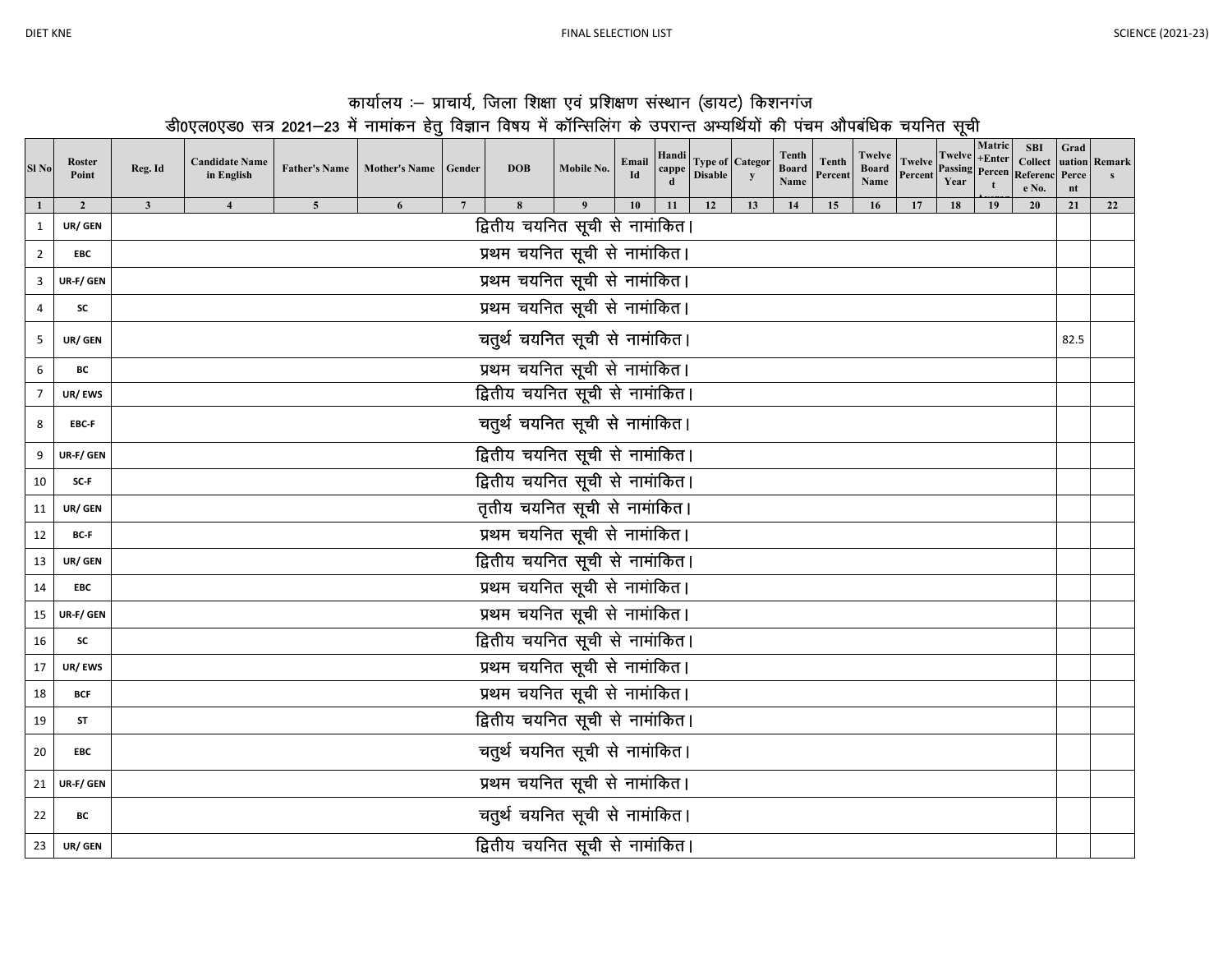| Sl <sub>No</sub> | <b>Roster</b><br>Point | Reg. Id                                                          | <b>Candidate Name</b><br>in English |                | <b>Father's Name Mother's Name</b> | Gender          | <b>DOB</b>                         | Mobile No. | Email<br>Id | Handi<br>сарре | <b>Type of Categor</b><br><b>Disable</b> | y  | Tenth<br><b>Board</b><br>Name | <b>Tenth</b><br>Percent | Twelve<br><b>Board</b><br>Name | Twelve<br>Percent | Year | Matric<br>Twelve +Enter<br>Passing Percen | <b>SBI</b><br><b>Collect</b><br>Referenc<br>e No. | Grad<br>Perce<br>nt | uation Remark |
|------------------|------------------------|------------------------------------------------------------------|-------------------------------------|----------------|------------------------------------|-----------------|------------------------------------|------------|-------------|----------------|------------------------------------------|----|-------------------------------|-------------------------|--------------------------------|-------------------|------|-------------------------------------------|---------------------------------------------------|---------------------|---------------|
| 1                | $\overline{2}$         | $\overline{\mathbf{3}}$                                          |                                     | $\overline{5}$ | 6                                  | $7\phantom{.0}$ | 8<br>प्रथम चयनित सूची से नामांकित। |            | 10          | 11             | 12                                       | 13 | 14                            | 15                      | 16                             | 17                | 18   | 19                                        | 20                                                | 21                  | 22            |
| 24               | SC-F                   |                                                                  |                                     |                |                                    |                 |                                    |            |             |                |                                          |    |                               |                         |                                |                   |      |                                           |                                                   |                     |               |
| 25               | UR/ GEN                | प्रथम चयनित सूची से नामांकित।<br>द्वितीय चयनित सूची से नामांकित। |                                     |                |                                    |                 |                                    |            |             |                |                                          |    |                               |                         |                                |                   |      |                                           |                                                   |                     |               |
| 26               | EBC-F                  |                                                                  | द्वितीय चयनित सूची से नामांकित।     |                |                                    |                 |                                    |            |             |                |                                          |    |                               |                         |                                |                   |      |                                           |                                                   |                     |               |
| 27               | UR-F/EWS               | प्रथम चयनित सूची से नामांकित।                                    |                                     |                |                                    |                 |                                    |            |             |                |                                          |    |                               |                         |                                |                   |      |                                           |                                                   |                     |               |
| 28               | SC                     | प्रथम चयनित सूची से नामांकित।                                    |                                     |                |                                    |                 |                                    |            |             |                |                                          |    |                               |                         |                                |                   |      |                                           |                                                   |                     |               |
| 29               | UR/ GEN<br>ВC          | तृतीय चयनित सूची से नामांकित।                                    |                                     |                |                                    |                 |                                    |            |             |                |                                          |    |                               |                         |                                |                   |      |                                           |                                                   |                     |               |
| 30<br>31         | UR/ GEN                | द्वितीय चयनित सूची से नामांकित।                                  |                                     |                |                                    |                 |                                    |            |             |                |                                          |    |                               |                         |                                |                   |      |                                           |                                                   |                     |               |
| 32               | <b>EBC</b>             |                                                                  |                                     |                |                                    |                 | द्वितीय चयनित सूची से नामांकित।    |            |             |                |                                          |    |                               |                         |                                |                   |      |                                           |                                                   |                     |               |
| 33               | UR-F/ GEN              |                                                                  |                                     |                |                                    |                 |                                    |            |             |                |                                          |    |                               |                         |                                |                   |      |                                           |                                                   |                     |               |
| 34               | SC                     | तृतीय चयनित सूची से नामांकित।<br>द्वितीय चयनित सूची से नामांकित। |                                     |                |                                    |                 |                                    |            |             |                |                                          |    |                               |                         |                                |                   |      |                                           |                                                   |                     |               |
| 35               | UR/ GEN                | प्रथम चयनित सूची से नामांकित।                                    |                                     |                |                                    |                 |                                    |            |             |                |                                          |    |                               |                         |                                |                   |      |                                           |                                                   |                     |               |
| 36               | EBC                    | प्रथम चयनित सूची से नामांकित।                                    |                                     |                |                                    |                 |                                    |            |             |                |                                          |    |                               |                         |                                |                   |      |                                           |                                                   |                     |               |
| 37               | UR/EWS                 | चतुर्थ चयनित सूची से नामांकित।                                   |                                     |                |                                    |                 |                                    |            |             |                |                                          |    |                               |                         |                                |                   |      |                                           |                                                   |                     |               |
|                  |                        |                                                                  |                                     |                |                                    |                 |                                    |            |             |                |                                          |    |                               |                         |                                |                   |      |                                           |                                                   |                     |               |
| 38               | BC-F                   |                                                                  |                                     |                |                                    |                 | द्वितीय चयनित सूची से नामांकित।    |            |             |                |                                          |    |                               |                         |                                |                   |      |                                           |                                                   |                     |               |
| 39               | UR-F/ GEN              |                                                                  |                                     |                |                                    |                 | द्वितीय चयनित सूची से नामांकित।    |            |             |                |                                          |    |                               |                         |                                |                   |      |                                           |                                                   |                     |               |
| 40               | SC-F                   |                                                                  |                                     |                |                                    |                 | चतुर्थ चयनित सूची से नामांकित।     |            |             |                |                                          |    |                               |                         |                                |                   |      |                                           |                                                   |                     |               |
| 41               | UR/ GEN                |                                                                  |                                     |                |                                    |                 | द्वितीय चयनित सूची से नामांकित।    |            |             |                |                                          |    |                               |                         |                                |                   |      |                                           |                                                   |                     |               |
| 42               | EBC-F                  |                                                                  |                                     |                |                                    |                 | प्रथम चयनित सूची से नामांकित।      |            |             |                |                                          |    |                               |                         |                                |                   |      |                                           |                                                   |                     |               |
| 43               | UR/ GEN                |                                                                  |                                     |                |                                    |                 | द्वितीय चयनित सूची से नामांकित।    |            |             |                |                                          |    |                               |                         |                                |                   |      |                                           |                                                   |                     |               |
| 44               | UR/ GEN                |                                                                  |                                     |                |                                    |                 | प्रथम चयनित सूची से नामांकित।      |            |             |                |                                          |    |                               |                         |                                |                   |      |                                           |                                                   |                     |               |
| 45               | UR-F/ GEN              |                                                                  |                                     |                |                                    |                 | प्रथम चयनित सूची से नामांकित।      |            |             |                |                                          |    |                               |                         |                                |                   |      |                                           |                                                   |                     |               |
| 46               | ВC                     |                                                                  |                                     |                |                                    |                 | द्वितीय चयनित सूची से नामांकित।    |            |             |                |                                          |    |                               |                         |                                |                   |      |                                           |                                                   |                     |               |
| 47               | UR/EWS                 | द्वितीय चयनित सूची से नामांकित।                                  |                                     |                |                                    |                 |                                    |            |             |                |                                          |    |                               |                         |                                |                   |      |                                           |                                                   |                     |               |
| 48               | SC                     | प्रथम चयनित सूची से नामांकित।                                    |                                     |                |                                    |                 |                                    |            |             |                |                                          |    |                               |                         |                                |                   |      |                                           |                                                   |                     |               |
| 49               | UR-F/ GEN              |                                                                  |                                     |                |                                    |                 | प्रथम चयनित सूची से नामांकित।      |            |             |                |                                          |    |                               |                         |                                |                   |      |                                           |                                                   |                     |               |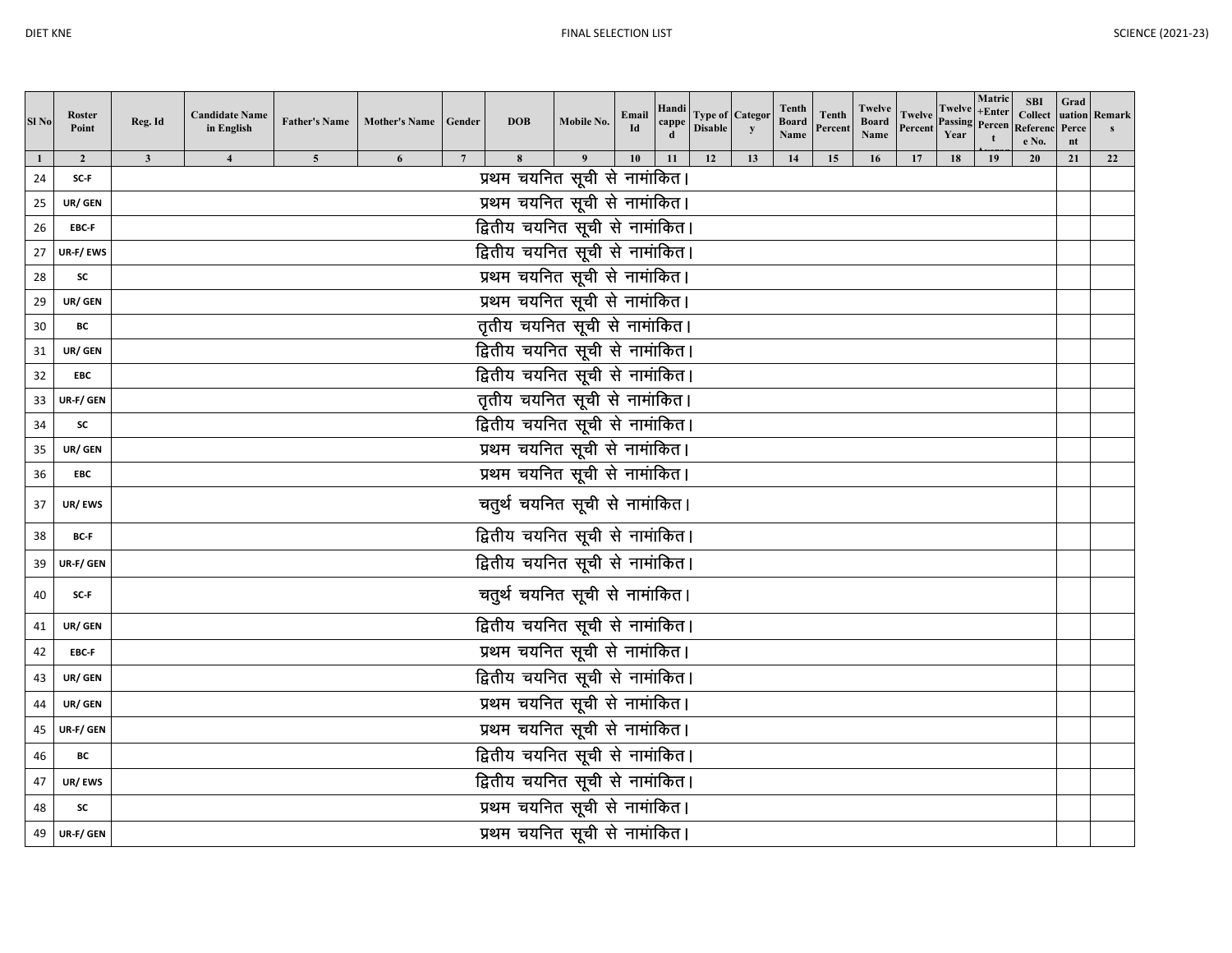| Sl <sub>No</sub> | Roster<br>Point              | Reg. Id                                                          | <b>Candidate Name</b><br>in English |                | <b>Father's Name Mother's Name</b> | Gender          | <b>DOB</b>                      | Mobile No. | Email<br>Id | Handi<br>cappe | <b>Type of   Categor</b><br><b>Disable</b> | y  | Tenth<br><b>Board</b><br>Name | <b>Tenth</b><br>Percent | Twelve<br><b>Board</b><br><b>Name</b> | <b>Twelve</b><br>Percent | Twelve<br><b>Passing</b><br>Year | Matric<br>$+Enter$<br>Percen<br>t | <b>SBI</b><br><b>Collect</b><br>Referend<br>e No. | Grad<br>uation<br>Perce<br>nt | Remark |
|------------------|------------------------------|------------------------------------------------------------------|-------------------------------------|----------------|------------------------------------|-----------------|---------------------------------|------------|-------------|----------------|--------------------------------------------|----|-------------------------------|-------------------------|---------------------------------------|--------------------------|----------------------------------|-----------------------------------|---------------------------------------------------|-------------------------------|--------|
| 50               | $\overline{2}$<br><b>EBC</b> | $\mathbf{3}$                                                     | $\overline{\mathbf{4}}$             | $\overline{5}$ | 6                                  | $7\phantom{.0}$ | 8                               | 9          | 10          | 11             | 12                                         | 13 | 14                            | 15                      | 16                                    | 17                       | 18                               | 19                                | 20                                                | 21                            | 22     |
| 51               | UR/Gen                       | तृतीय चयनित सूची से नामांकित।<br>द्वितीय चयनित सूची से नामांकित। |                                     |                |                                    |                 |                                 |            |             |                |                                            |    |                               |                         |                                       |                          |                                  |                                   |                                                   |                               |        |
| 52               | <b>BCF</b>                   | प्रथम चयनित सूची से नामांकित।                                    |                                     |                |                                    |                 |                                 |            |             |                |                                            |    |                               |                         |                                       |                          |                                  |                                   |                                                   |                               |        |
| 53               | UR/Gen                       | प्रथम चयनित सूची से नामांकित।                                    |                                     |                |                                    |                 |                                 |            |             |                |                                            |    |                               |                         |                                       |                          |                                  |                                   |                                                   |                               |        |
| 54               | <b>EBC</b>                   | द्वितीय चयनित सूची से नामांकित।                                  |                                     |                |                                    |                 |                                 |            |             |                |                                            |    |                               |                         |                                       |                          |                                  |                                   |                                                   |                               |        |
| 55               | UR-F/ GEN                    | प्रथम चयनित सूची से नामांकित।                                    |                                     |                |                                    |                 |                                 |            |             |                |                                            |    |                               |                         |                                       |                          |                                  |                                   |                                                   |                               |        |
| 56               | <b>SC</b>                    | प्रथम चयनित सूची से नामांकित।                                    |                                     |                |                                    |                 |                                 |            |             |                |                                            |    |                               |                         |                                       |                          |                                  |                                   |                                                   |                               |        |
| 57               | UR/EWS                       | प्रथम चयनित सूची से नामांकित।                                    |                                     |                |                                    |                 |                                 |            |             |                |                                            |    |                               |                         |                                       |                          |                                  |                                   |                                                   |                               |        |
| 58               | ВC                           |                                                                  |                                     |                |                                    |                 | द्वितीय चयनित सूची से नामांकित। |            |             |                |                                            |    |                               |                         |                                       |                          |                                  |                                   |                                                   |                               |        |
| 59               | UR/Gen                       |                                                                  |                                     |                |                                    |                 |                                 |            |             |                |                                            |    |                               |                         |                                       |                          |                                  |                                   |                                                   |                               |        |
| 60               | EBC-F                        | प्रथम चयनित सूची से नामांकित।<br>तृतीय चयनित सूची से नामांकित।   |                                     |                |                                    |                 |                                 |            |             |                |                                            |    |                               |                         |                                       |                          |                                  |                                   |                                                   |                               |        |
| 61               | UR-F/ GEN                    | प्रथम चयनित सूची से नामांकित।                                    |                                     |                |                                    |                 |                                 |            |             |                |                                            |    |                               |                         |                                       |                          |                                  |                                   |                                                   |                               |        |
| 62               | SC-F                         | द्वितीय चयनित सूची से नामांकित।                                  |                                     |                |                                    |                 |                                 |            |             |                |                                            |    |                               |                         |                                       |                          |                                  |                                   |                                                   |                               |        |
| 63               | UR/Gen                       |                                                                  |                                     |                |                                    |                 | प्रथम चयनित सूची से नामांकित।   |            |             |                |                                            |    |                               |                         |                                       |                          |                                  |                                   |                                                   |                               |        |
| 64               | BC-F                         |                                                                  |                                     |                |                                    |                 | तृतीय चयनित सूची से नामांकित।   |            |             |                |                                            |    |                               |                         |                                       |                          |                                  |                                   |                                                   |                               |        |
| 65               | UR/Gen                       |                                                                  |                                     |                |                                    |                 | द्वितीय चयनित सूची से नामांकित। |            |             |                |                                            |    |                               |                         |                                       |                          |                                  |                                   |                                                   |                               |        |
| 66               | <b>EBC</b>                   |                                                                  |                                     |                |                                    |                 | प्रथम चयनित सूची से नामांकित।   |            |             |                |                                            |    |                               |                         |                                       |                          |                                  |                                   |                                                   |                               |        |
| 67               | UR-F/EWS                     |                                                                  |                                     |                |                                    |                 | द्वितीय चयनित सूची से नामांकित। |            |             |                |                                            |    |                               |                         |                                       |                          |                                  |                                   |                                                   |                               |        |
| 68               | SC                           |                                                                  |                                     |                |                                    |                 | प्रथम चयनित सूची से नामांकित।   |            |             |                |                                            |    |                               |                         |                                       |                          |                                  |                                   |                                                   |                               |        |
| 69               | UR/Gen                       |                                                                  |                                     |                |                                    |                 | तृतीय चयनित सूची से नामांकित।   |            |             |                |                                            |    |                               |                         |                                       |                          |                                  |                                   |                                                   |                               |        |
| 70               | <b>EBC</b>                   |                                                                  |                                     |                |                                    |                 | प्रथम चयनित सूची से नामांकित।   |            |             |                |                                            |    |                               |                         |                                       |                          |                                  |                                   |                                                   |                               |        |
| 71               | UR/Gen                       |                                                                  |                                     |                |                                    |                 | चतुर्थ चयनित सूची से नामांकित।  |            |             |                |                                            |    |                               |                         |                                       |                          |                                  |                                   |                                                   |                               |        |
| 72               | BC                           |                                                                  |                                     |                |                                    |                 | प्रथम चयनित सूची से नामांकित।   |            |             |                |                                            |    |                               |                         |                                       |                          |                                  |                                   |                                                   |                               |        |
| 73               | UR-F/ GEN                    | द्वितीय चयनित सूची से नामांकित।                                  |                                     |                |                                    |                 |                                 |            |             |                |                                            |    |                               |                         |                                       |                          |                                  |                                   |                                                   |                               |        |
| 74               | SC                           | द्वितीय चयनित सूची से नामांकित।                                  |                                     |                |                                    |                 |                                 |            |             |                |                                            |    |                               |                         |                                       |                          |                                  |                                   |                                                   |                               |        |
| 75               | UR/Gen                       |                                                                  |                                     |                |                                    |                 | प्रथम चयनित सूची से नामांकित।   |            |             |                |                                            |    |                               |                         |                                       |                          |                                  |                                   |                                                   |                               |        |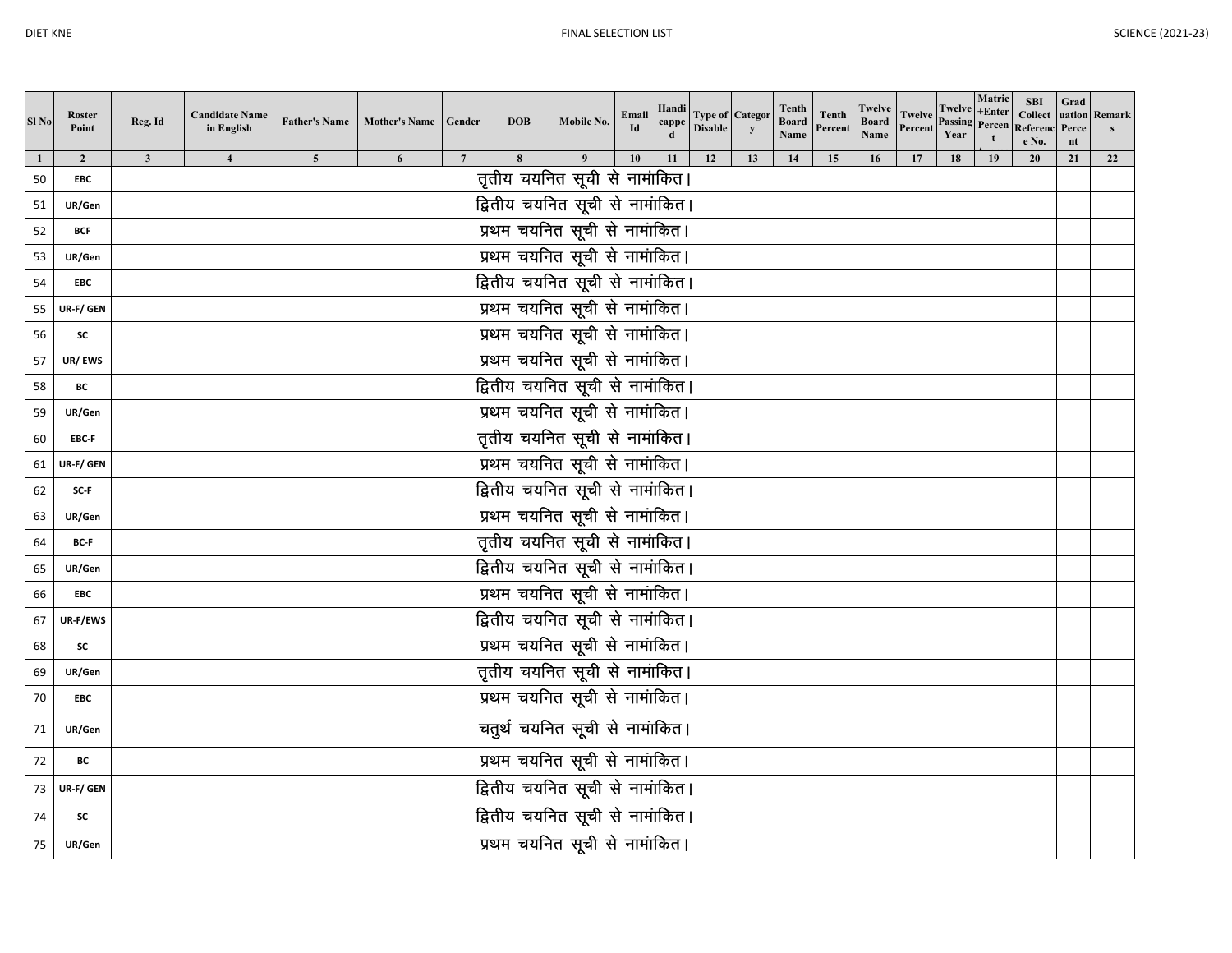| Sl <sub>No</sub> | Roster<br>Point         | Reg. Id                         | <b>Candidate Name</b><br>in English    | <b>Father's Name</b>              | <b>Mother's Name</b> | Gender         | <b>DOB</b>                                | Mobile No. | Email<br>Id     | Handi<br>cappe | <b>Disable</b> | <b>Type of Categor</b><br>$\mathbf{y}$ | Tenth<br><b>Board</b><br>Name | Tenth<br>Percent | Twelve<br><b>Board</b><br>Name | <b>Twelve</b><br>Percent | Twelve +Enter<br><b>Passing</b> Percen<br>Year | Matric | <b>SBI</b><br><b>Collect</b><br>Referenc<br>e No. | Grad<br>Perce<br>nt | uation Remark<br>S |
|------------------|-------------------------|---------------------------------|----------------------------------------|-----------------------------------|----------------------|----------------|-------------------------------------------|------------|-----------------|----------------|----------------|----------------------------------------|-------------------------------|------------------|--------------------------------|--------------------------|------------------------------------------------|--------|---------------------------------------------------|---------------------|--------------------|
| 76               | $\overline{2}$<br>EBC-F | $\mathbf{3}$                    | $\overline{\mathbf{4}}$                | $\overline{\mathbf{5}}$           | 6                    | $\overline{7}$ | $\bf{8}$<br>प्रथम चयनित सूची से नामांकित। |            | 10              | 11             | 12             | 13                                     | 14                            | 15               | 16                             |                          | 18                                             | 19     | 20                                                | 21                  | 22                 |
| 77               | UR/EWS                  |                                 |                                        |                                   |                      |                | तृतीय चयनित सूची से नामांकित।             |            |                 |                |                |                                        |                               |                  |                                |                          |                                                |        |                                                   |                     |                    |
| 78               | SC-F                    |                                 |                                        |                                   |                      |                | प्रथम चयनित सूची से नामांकित।             |            |                 |                |                |                                        |                               |                  |                                |                          |                                                |        |                                                   |                     |                    |
| 79               | UR-F/ GEN               | प्रथम चयनित सूची से नामांकित।   |                                        |                                   |                      |                |                                           |            |                 |                |                |                                        |                               |                  |                                |                          |                                                |        |                                                   |                     |                    |
|                  |                         | चतुर्थ चयनित सूची से नामांकित।  |                                        |                                   |                      |                |                                           |            |                 |                |                |                                        |                               |                  |                                |                          |                                                |        |                                                   |                     |                    |
| 80               | BС                      |                                 |                                        |                                   |                      |                |                                           |            |                 |                |                |                                        |                               |                  |                                |                          |                                                |        |                                                   |                     |                    |
| 81               | UR/Gen                  | प्रथम चयनित सूची से नामांकित।   |                                        |                                   |                      |                |                                           |            |                 |                |                |                                        |                               |                  |                                |                          |                                                |        |                                                   |                     |                    |
| 82               | EBC                     | चतुर्थ चयनित सूची से नामांकित।  |                                        |                                   |                      |                |                                           |            |                 |                |                |                                        |                               |                  |                                |                          |                                                |        |                                                   |                     |                    |
| 83               | UR/Gen                  | 81928740                        | DIETKN20210 MD INTAKHAB<br><b>ALAM</b> | <b>MD FAIZUR</b><br><b>RAHMAN</b> | JINAT ARA            |                | Male 20-08-2000 7.07E+09                  |            | intakh<br>abman | No             |                | Gen                                    | <b>B.S.E.</b><br><b>B.</b>    | 76.2             | <b>B. S. E.</b><br><b>B.</b>   | 77                       | 2019                                           | 76.6   | DUF68<br>24803                                    |                     |                    |
| 84               | <b>BCF</b>              | चतुर्थ चयनित सूची से नामांकित।  |                                        |                                   |                      |                |                                           |            |                 |                |                |                                        |                               |                  |                                |                          |                                                |        |                                                   |                     |                    |
| 85               | UR-F/ GEN               | द्वितीय चयनित सूची से नामांकित। |                                        |                                   |                      |                |                                           |            |                 |                |                |                                        |                               |                  |                                |                          |                                                |        |                                                   |                     |                    |
| 86               | SC                      | प्रथम चयनित सूची से नामांकित।   |                                        |                                   |                      |                |                                           |            |                 |                |                |                                        |                               |                  |                                |                          |                                                |        |                                                   |                     |                    |
| 87               | UR/EWS                  |                                 |                                        |                                   |                      |                | प्रथम चयनित सूची से नामांकित।             |            |                 |                |                |                                        |                               |                  |                                |                          |                                                |        |                                                   |                     |                    |
| 88               | <b>EBC</b>              |                                 |                                        |                                   |                      |                |                                           | रिक्त      |                 |                |                |                                        |                               |                  |                                |                          |                                                |        |                                                   |                     | EAR                |
| 89               | UR/Gen                  |                                 |                                        |                                   |                      |                | द्वितीय चयनित सूची से नामांकित।           |            |                 |                |                |                                        |                               |                  |                                |                          |                                                |        |                                                   |                     |                    |
| 90               | BC-F                    |                                 |                                        |                                   |                      |                | प्रथम चयनित सूची से नामांकित।             |            |                 |                |                |                                        |                               |                  |                                |                          |                                                |        |                                                   |                     |                    |
| 91               | UR-F/ GEN               |                                 |                                        |                                   |                      |                | चतुर्थ चयनित सूची से नामांकित।            |            |                 |                |                |                                        |                               |                  |                                |                          |                                                |        |                                                   |                     | PH                 |
| 92               | SC                      |                                 |                                        |                                   |                      |                |                                           | रिक्त      |                 |                |                |                                        |                               |                  |                                |                          |                                                |        |                                                   |                     | Handi              |
| 93               | UR/Gen                  |                                 |                                        |                                   |                      |                | प्रथम चयनित सूची से नामांकित।             |            |                 |                |                |                                        |                               |                  |                                |                          |                                                |        |                                                   |                     |                    |
| 94               | EBC-F                   |                                 |                                        |                                   |                      |                | प्रथम चयनित सूची से नामांकित।             |            |                 |                |                |                                        |                               |                  |                                |                          |                                                |        |                                                   |                     |                    |
| 95               | UR/Gen                  |                                 |                                        |                                   |                      |                | प्रथम चयनित सूची से नामांकित।             |            |                 |                |                |                                        |                               |                  |                                |                          |                                                |        |                                                   |                     |                    |
| 96               | BС                      | चतुर्थ चयनित सूची से नामांकित।  |                                        |                                   |                      |                |                                           |            |                 |                |                |                                        |                               | 67.7             | PH                             |                          |                                                |        |                                                   |                     |                    |
| 97               | UR-F/EWS                | प्रथम चयनित सूची से नामांकित।   |                                        |                                   |                      |                |                                           |            |                 |                |                |                                        |                               |                  |                                |                          |                                                |        |                                                   |                     |                    |
| 98               | SC-F                    | प्रथम चयनित सूची से नामांकित।   |                                        |                                   |                      |                |                                           |            |                 |                |                |                                        |                               |                  |                                |                          |                                                |        |                                                   |                     |                    |